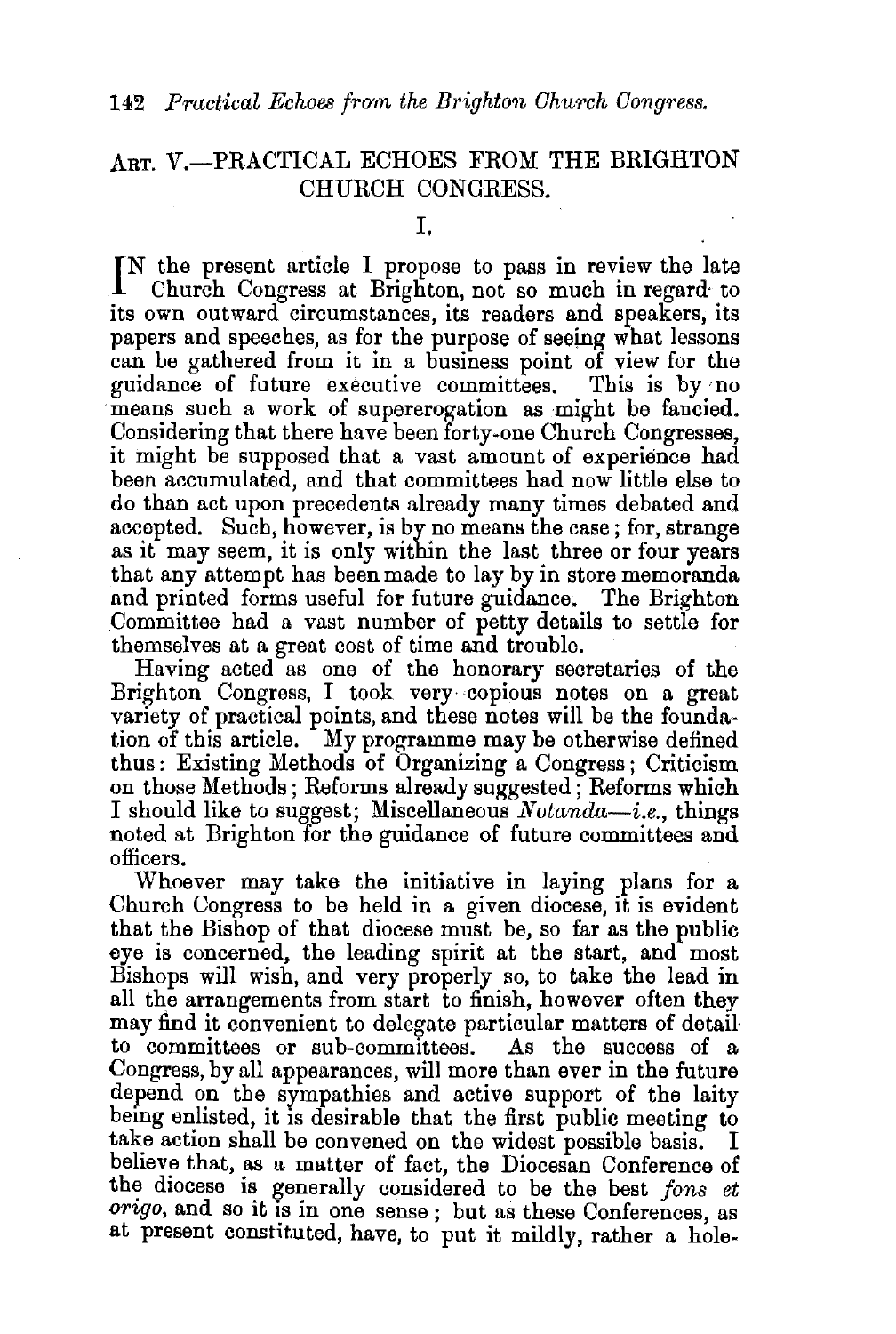and-corner origin, it is desirable that the first public preliminary meeting should be thrown open as widely as possible to the whole diocese, and that Churchmen really interested in Church work (clergy and laity alike) should be invited and welcomed, quite irrespective of whether they are members of the Diocesan Conference or are specially in touch with existing diocesan machinery or not. 'l'here are many earnest laymen and many beneficed clergy and curates whose advice and assistance will often be well worth having, though they are outside all existing central organizations in the diocese.

At the first public meeting (to be held, say, in January) probably resolutions will be proposed approving of the idea of having the Congress in the diocese and appointing a General Committee, and enrolling at once names for the Guarantee Fund. The first meeting will not get much beyond this stage, but that will be a very sufficient day's work. One or two points may here be noted. As regards the choice of the Congress town, it should be the largest in the diocese. However natural and proper it might seem to be to choose the cathedral city, it will very often happen that that place is not the largest centre of population nor one offering the requisite accommodation either of assembly-rooms or of facilities for hospitality. On some few occasions in the past the difficulty of finding ready to hand a sufficient assemblyroom has been met by the erection of a temporary hall, but resort to this expedient is much to be deprecated on a variety of grounds. To mention but two: The erection of a temporary building is a great waste of money, and except at a very lavish outlay no temporary structure is ever likely to be rainproof or airtight, or to have any proper acoustic properties. Congressgoers who went to Folkestone in 1892 will readily recall unpleasant recollections of these points. It is satisfactory to note that to an ever-increasing extent the large towns of England are becoming provided with spacious and wellequipped municipal buildings, which generally offer all that is wanted in the way of a good principal assembly-room, with convenient accessory rooms, either under the same roof or not far off, which furnish the requisite accommodation for sectional meetings, reception-rooms, business offices, and so on.

The questions which are connected with the Guarantee Fund are generally so very local that not much can be said here on the subject. Archdeacon Emery, the permanent pivot1 of all Church Congresses, lays it down that a Guarantee :Fund should always be created even in cases where there is

<sup>l</sup>'!'his is a much more expressive name for the Venerable and venerated Archdeacon of Ely than the term usually applied to him of " Permanent Secretary."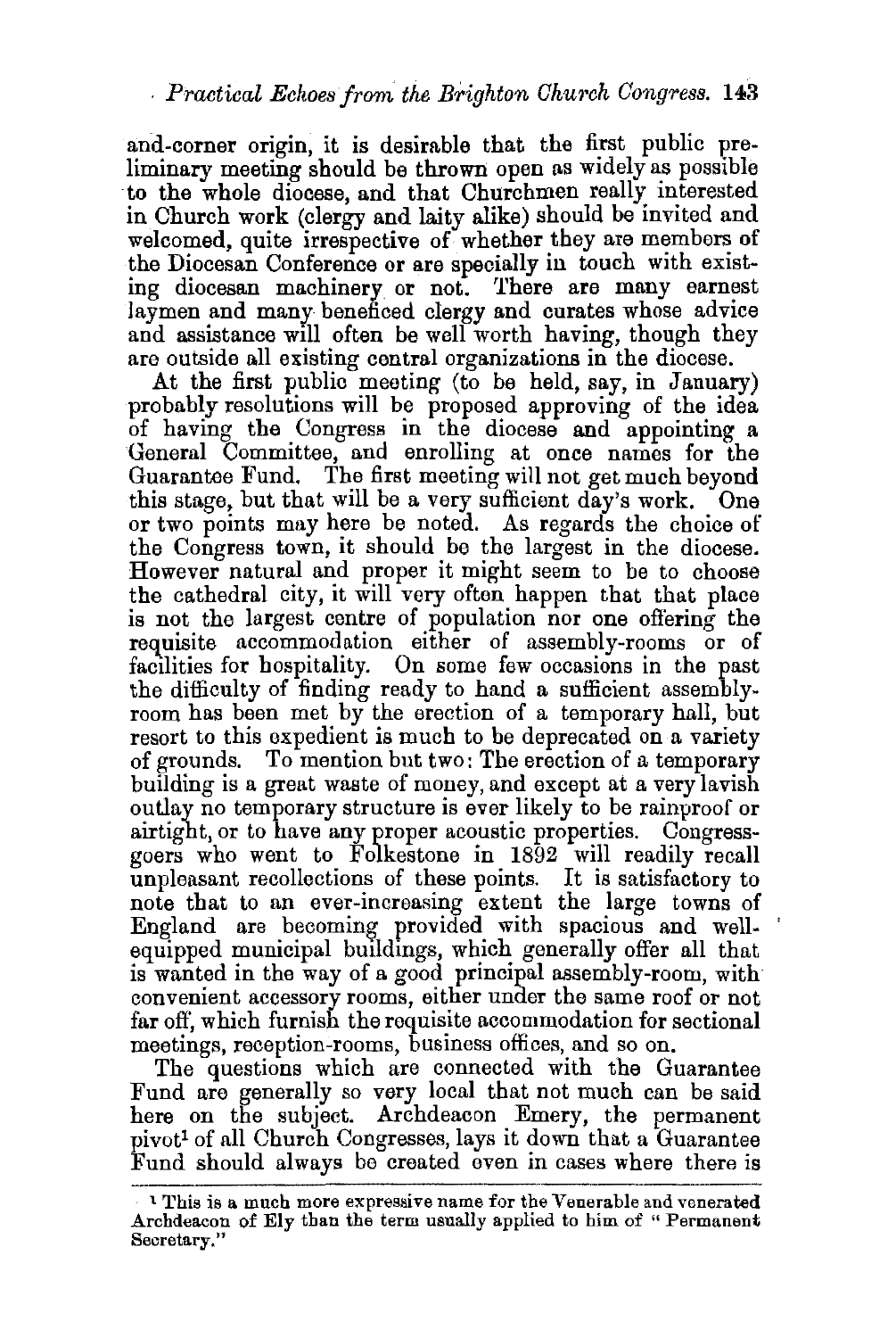little probability, or, as at Brighton, no probability at all, that any recourse to it is likely to be necessary. This may be taken to be sound advice. It is comforting to the Executive Committee at all stages of their career to be kept free of anxiety as to money matters, as, also, free of the temptation to do things "on the cheap." As we shall see later on, the average ticket-holder is a very *exigeant* person, and more than most people expects something for nothing. By way of fixing ideas, I may say that it is desirable that the Guarantee Fund should in most cases not fall much below £4,000.

The preliminary public meeting having nominated a General Committee, and having dispersed, let us now proceed to consider what the General Committee will do at its first meeting-say, early in February. The quotation from Cowper applied to the Brighton General Committee, of "doing nothing" with a deal of skill," was generally admitted, even by those who most resented the quotation, to be a plain and wholesome truth. However, let me here take a more optimistic view of things, and say that at its first meeting the General Committee, besides helping cheerfully to inflate the Guarantee matters with a view to them being eventually carried out by several subordinate committees. There will first of all have to be an Executive Committee which will henceforward be the governing body of the whole undertaking (the General Committee fading away into empty space). Affiliated to and subordinate to the Executive Committee, there will be (1) the Subjects Committee, (2) the Finance Committee, and (3) the Hospitality and Reception Committee. I mention these names rather in the order in which they should start and finish their work than in the order of their relative inherent importance, because it is evident that the number and variety of the subjects finally to be taken up, and the extent and liberality of the reception arrangements, must be governed in no small degree by the funds which the Finance Committee can command. For example, it is clear that holders of tickets will expect more, and get more, when they go to the Diocese of Manchester than they would if they were invited to a Congress in the Diocese of Truro.

The Subjects Committee is usually formed in a special manner. Starting with a body of perhaps two dozen representative men chosen from the diocese, there are afterwards added or co-opted perhaps another two dozen chosen promiscuously from all England, men of commanding experience based on familiarity with previous Congresses, or leaders of thought of commanding influence. It goes without saying that the Subjects Committee should be as representative as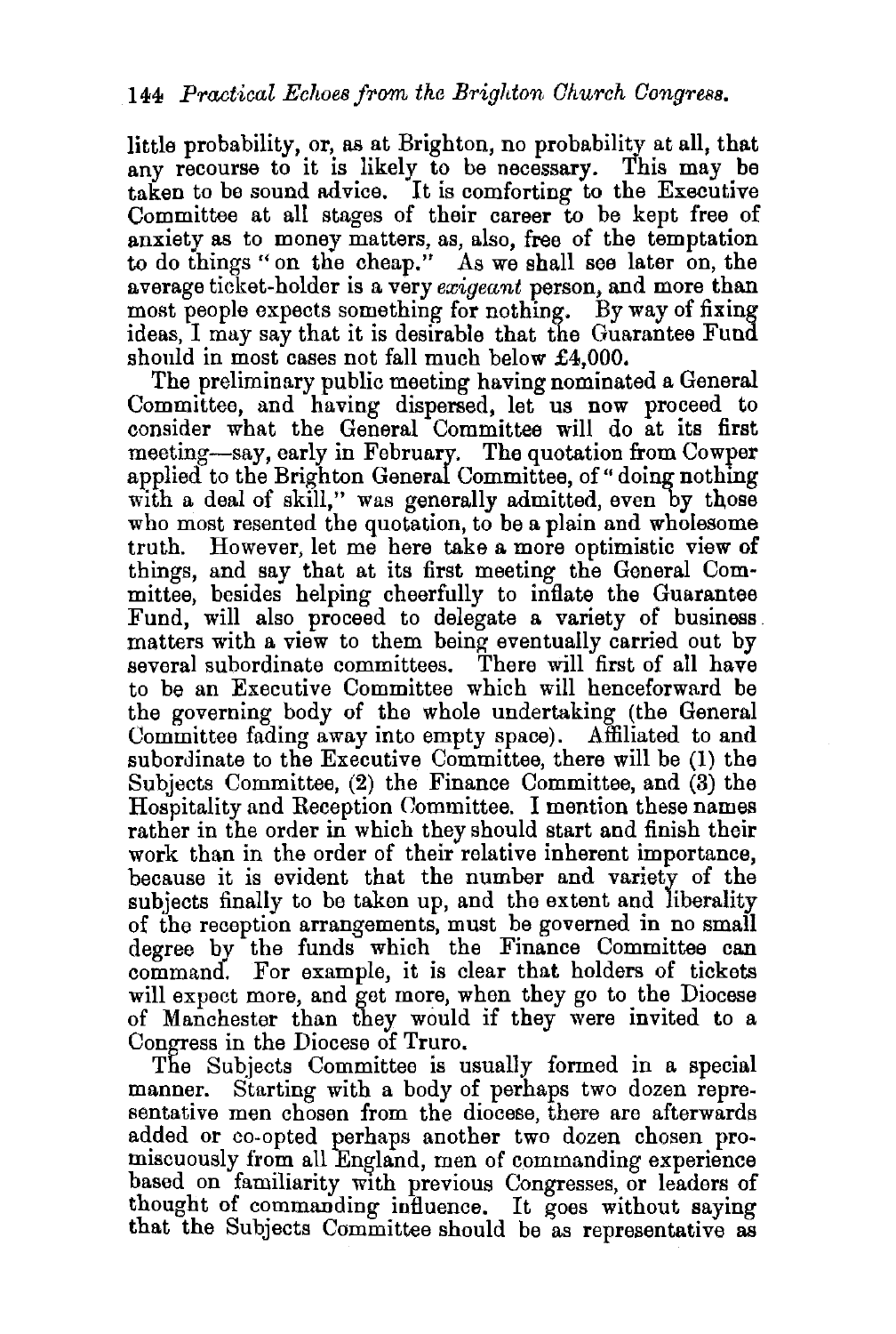possible of the various parties in the Church, no one party being awarded a monopoly. There was in the case of the Brighton Subjects Committee a much more fair division of the seats than at many previous Congresses, where, by judicious wire-pulling, the extreme High Church party obtained a larger numerical influence than their strength in the nation entitled them to.

When once the Subjects Committee has been constituted it should lose no time in getting to work, because although the interval between February and October may sound a long and amply sufficient one for the task of choosing subjects and speakers, yet it will be found in practice that such is not the case, and that even when July has arrived there are still a great many gaps to be filled up. Members of the Subjects Committee will go to their first meeting armed with a portentous number of suggestions-good, bad, or indifferentemanating either from their own brains or from those of their<br>friends. They will all assemble in good spirits and with a They will all assemble in good spirits, and with a large-hearted determination to be pieasant to one another. This will be due to the fact that all are provided with fad subjects, as to which they will wish to propitiate their fellowmembers. Each should be called upon in turn to read out his suggestions. No comments should be invited by the .chairman or allowed until every suggestion has been leisurely read over once. The suggestions should then be handed in in writing, and the chairman should propound them one by one, and invite comments. It will be easy to see quickly whether a suggestion in its present, or possibly in some modified, form is likely to be provisionally accepted, or is scouted at once. In the latter case it will be immediately crossed off the list ; in the former case it will be provisionally reserved for future reconsideration.

The chances are that the suggestions thus tentatively proposed will be from'fifty to a hundred in number, and very likely a sitting of two hours will not suffice to dispose of them, and an adjournment will be necessary. It will, how~ ever, be very desirable to try and get the first crude batch of suggestions filtered through at one and the same meeting, because members and officials will be able to take a better general grasp of the situation at one sitting than by having to survey it piecemeal. Assuming that the chairman has now got on his notes a fairly considerable and sufficient mass {)f manuscript raw material, there should be an adjournment, say, for a fortnight, during which he and the principal secretary should put their heads together and in some way classify the subjects, and have the titles put in print for further consideration at the next meeting of the Subjects Committee.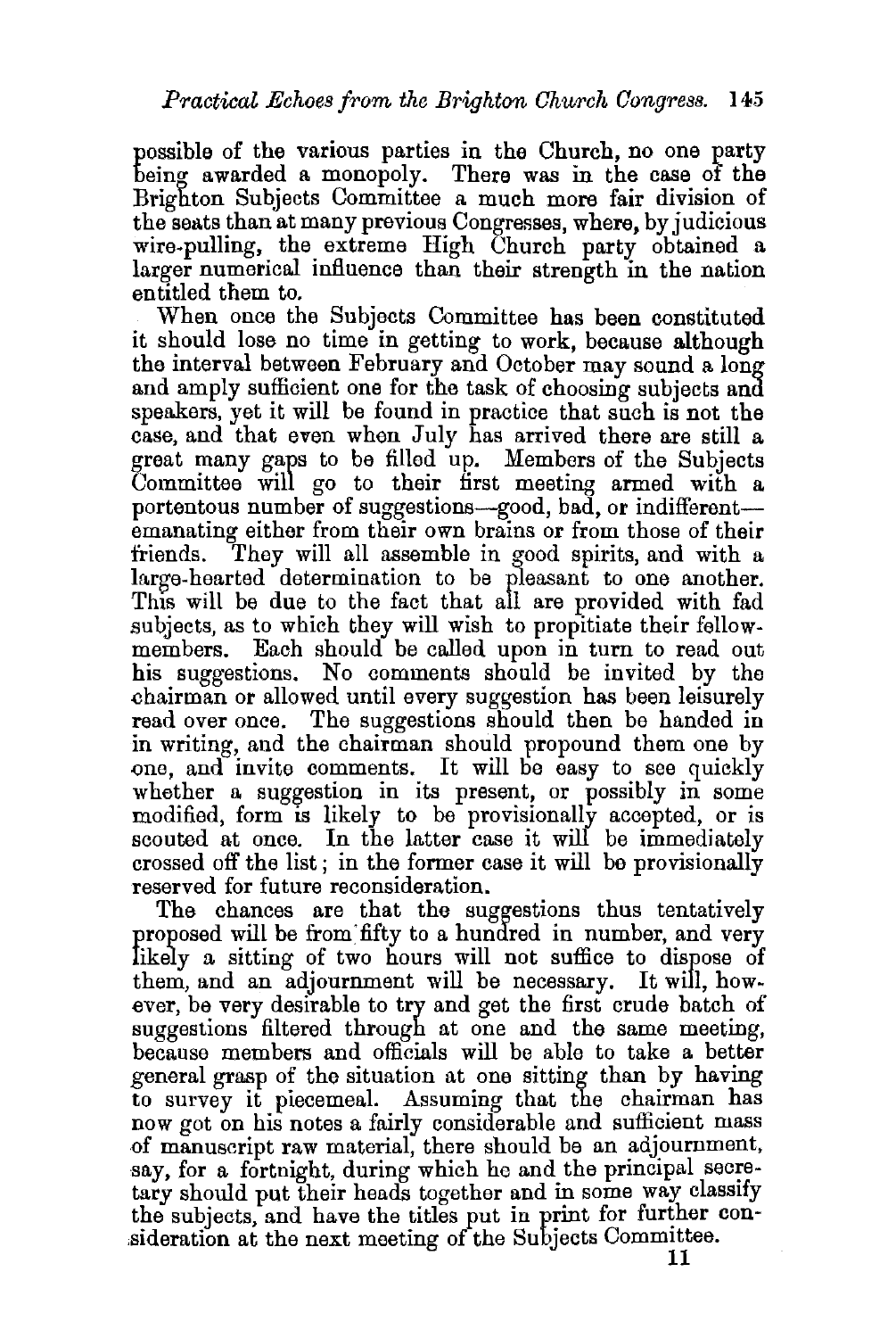## 146 *Practieat Echoes from the Brighton Church Congress.*

At the second meeting the Committee will be in a much better position to consider what subjects they will have or will not have, and also to take note of what subjects have been overlooked and what subjects had better be struck out because stale or inappropriate or unattractive. Another session of two full hours or more will be needed for this, and the Committee will adjourn, giving instructions to the secretary to reprint the list of subjects in a revised and rearranged form. It is probable that not even will a third meeting suffice to settle in general outline the list of selected subjects. However, as soon as it is settled the list must be reprinted on large sheets of paper with ample space for marginal notes, and sent to each member of the Committee with a. request that he will return it to the secretary by a specified and early date, accompanied by notes in the margins of the names of speakers suggested for such of the subjects as the member writing feels warranted in naming.

When these sheets thus annotated have come back to the secretary, it will be his duty to tabulate the results as fully and carefully as possible. He will reprint the titles of the subjects and annex to them the names suggested for speakers, without, however, stating who are the suggesters, though if the same speaker is suggested several times over a note of the number of times should be added, because it is, in its way, a slight index to the popularity of a speaker and of his qualifications for the subject with which his name is linked. When all these particulars have been duly digested,·they should be put in type and a copy sent to every member of the Subjects Committee, which should be convened forthwith to consider them. The meeting to consider names will have before it a task far more difficult and delicate than any dealt with at the yrevious meetings, and for obvious reasons. Some of these will be very personal—e.g., a competent man for a subject may be a heavy and dull speaker whose voice will fail to fill a large assemblyroom ; another good man may be under an engagement to spend October in America; a third may have recently lost his wife or be unapproachable through some other domestic cause; a fourth may be voted to have been already asked more than a sufficient number of times to appear on Congress platforms ; a fifth may be a public man, Bishop, or Member of Parliament, whose time is so much taken up that there is no certainty of his coming to the Congress even if he accepts an invitation. This is not an imaginary statement of difficulties likely to confront a Subjects Committee, but an actual record of actual difficulties which at one stage or another did confront the Subjects Committee of the Brighton Congress. Then another class of difficulty is connected with " Schools of Thought."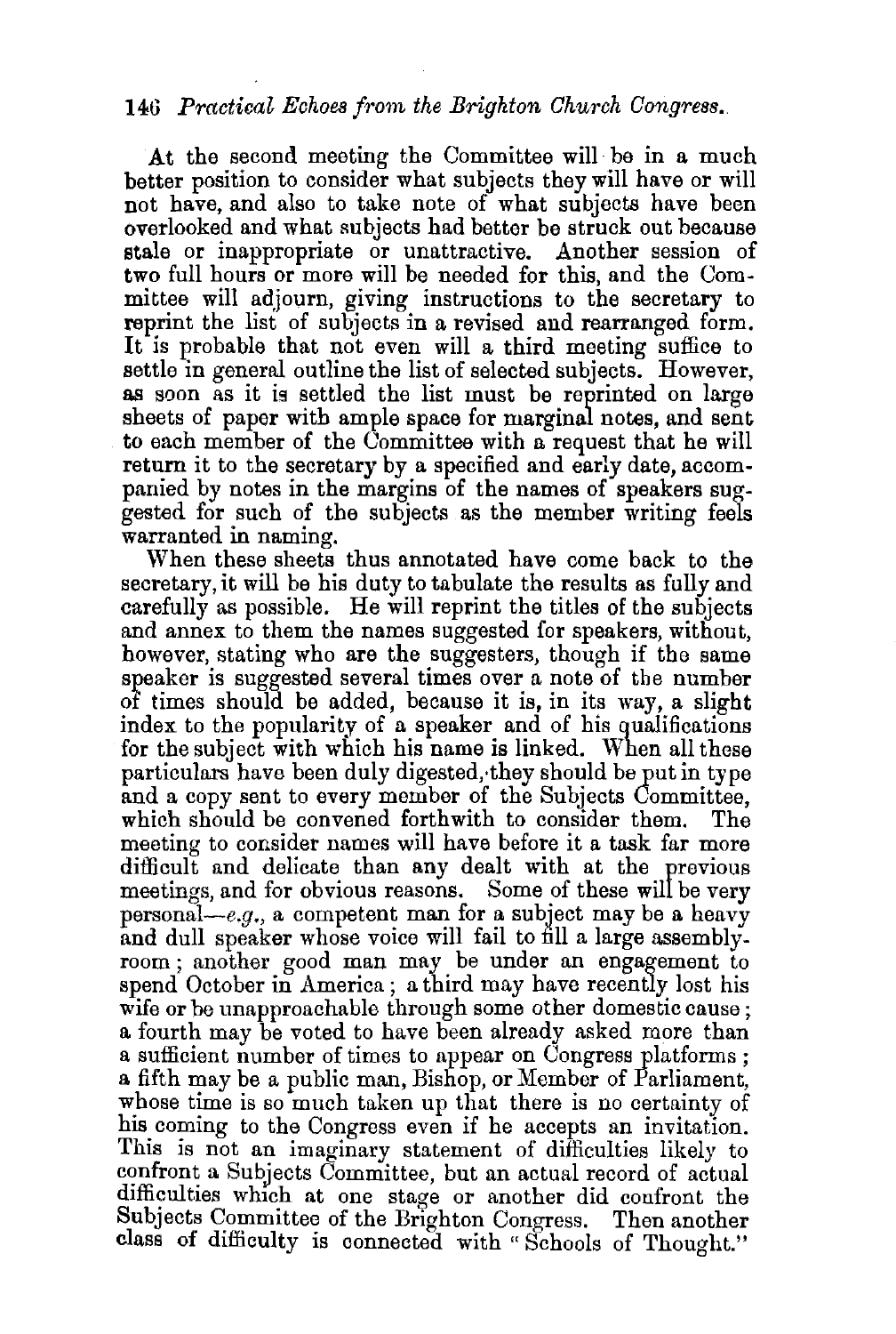Where the subject which is selected is one involving party questions, every endeavour should be made to balance the speakers representing different sections so that there may be a fair representation both in numbers, personal weight, and social standing of the different sections; and also that clergy should alternate with laity in something like equal numbers. This last-named point is often one of greater difficulty than some of the former ones, because the number of laymen accustomed to, and willing to, discuss Church questions on public platforms is much smaller than one could wish or than is good for the Church. Another incidental difficulty is that which often naturally arises from men being unwilling or unable for good and sufficient reasons to pledge themselves as early as the spring of the year to do particular things at a particular place so far forwards as October. Yet the Subjects Committee cannot stand still in making their arrangements or keep many places open in their list of speakers.

Thus far we have been dealing with the circumstances of speakers of the male sex, but there is no reason whatever why, if competent lady speakers can be had for certain subjects. a sprinkling of such should not be enlisted. Though ladies of sufficient strength of voice and of qualified training to obtain the ear of a large audience are not very numerous, yet they do exist, and when they can be had they are often well worth having. I have heard several such at different Church Congresses. One especially, the daughter of a once highlydistinguished Judge, comes to my mind as amongst the most powerful and eloquent expositors of a complicated semi-legal subject that I ever had the good fortune to listen to.

I will not expatiate further on the duties of the Subjects Committee beyond saying that by the end of April they ought to be ready to hold their final meeting and make a fairly complete report to their superiors, the Executive Committee, as to what they have succeeded in doing. Though the work of the Subjects Committee, so far as the committee in its corporate capacity is concerned, may be considered as coming to an end by about Easter or a little later, yet there will be work to be done on the programme of subjects and speakers quite up to the eleventh hour in September; but it must be accomplished by other men, fewer in number, or even at the last by one man of responsibility. It is surprising bow promises to read or to speak keep on breaking down all through the summer months, however final may seem to be the settlement of everything, and these emergency gaps can only be conveniently disposed of by the programme as a whole being confided for its finishing touches to one or two men empowered to draw, in their discretion, on a list of emergency  $11-2$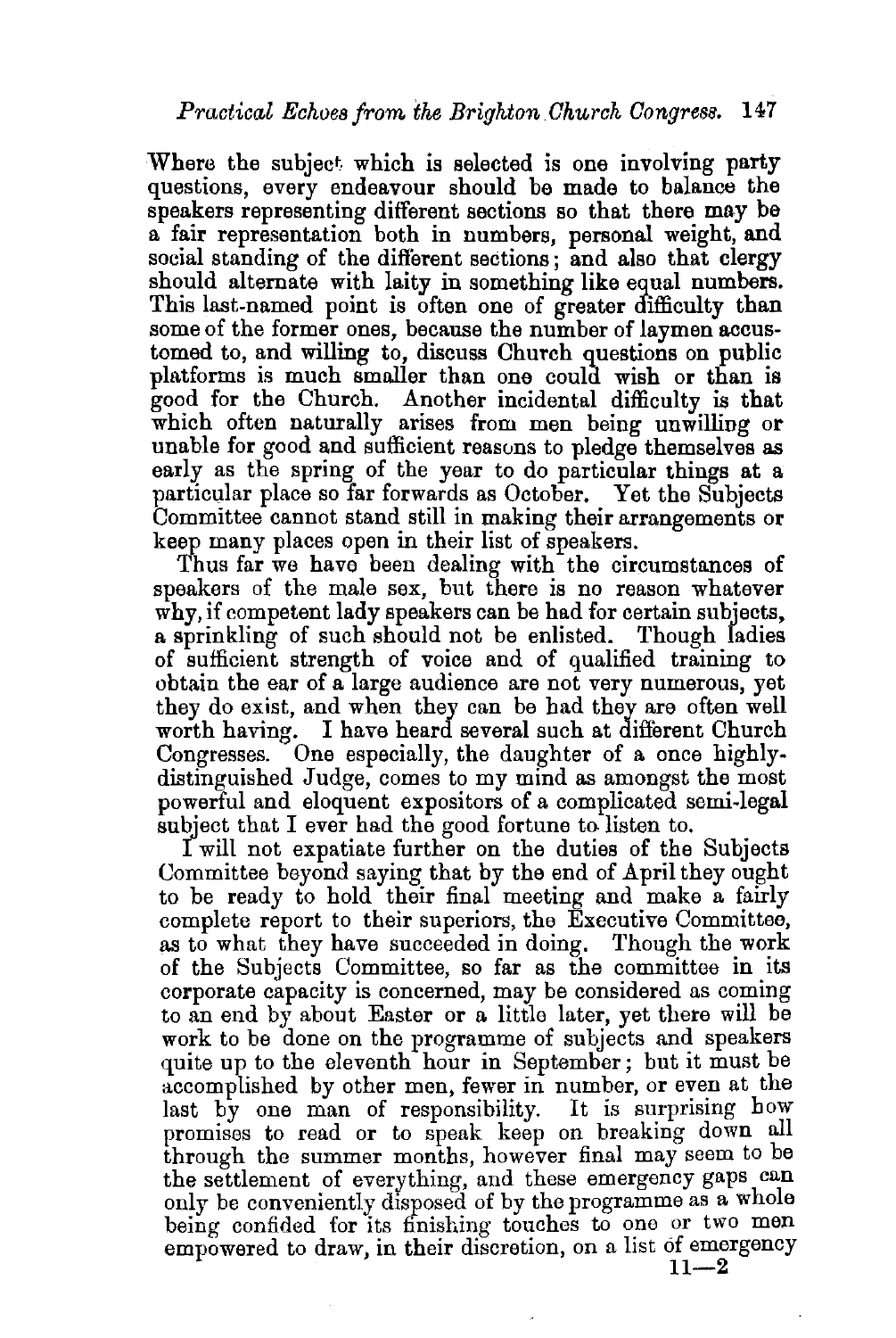speakers held in reserve for the purpose. Those who are made responsible for finishing off the list of speakers may not unlikely be compelled, at the last moment, to re-open the list of subjects because speakers for one or more subjects, or subdivisions of a subject, may totally fail. To meet such a case some subjects, generally, of course, of minor importance, 'will probably have been kept in reserve in case they are wanted.

I proceed now to deal with the Finance Committee, which will also take in hand the general framework of the Congress arrangements, carving out work to be done at a later stage by the Reception and Hospitality Committee, and perhaps, also, by some sub-committees appointed for some special work of detail likely to be best managed by only four or five men. The first duty of the Finance Committee will be to act upon instructions which it has received from the Executive Committee in regard to various matters connected with the administrative business of the Congress. This will include the appointment of officers, whether honorary or paid; the arrangements with the railway companies as to the charges and availability of railway tickets; the office arrangements for the sale of tickets, whether in the Congress town or in London or otherwise ; the publication of the Official Guide, the collection of advertisements for the same, and the advertising of the Congress generally; and other matters of a like character. All these things ought to be well sketched out in outline by the beginning of June. We will now consider some of these points, so far, at least, as regards the preliminary stages.

As regards the appointment of officers, there must be a principaf and paid Secretary, several Honorary Secretaries, and a Treasurer. The paid Secretary should be a clear-headed cleric of thorough good business capacity, and well known by name and personally to the diocese at large. For the services 'of such a man, who is thoroughly qualified for the work,  $\pounds100$  is none too much, seeing that he will be obliged to give a large portion of his time to Congress work, beginning in January and not ending till November, or even later. If he is a beneficed parson he will have to pay constant visits to the Congress town, and be there, indeed, two or three times a week from June onwards, and almost or quite daily from September till the Congress is over. This means that he must neglect his parish and spend a certain portion of his £100 in paying for ministerial assistance. With regard to the Honorary Secretaries, their number must bear some proportion to the number of the meetings. At some Congresses there have been eight or ten in addition to the paid Secretary. At Brighton there were only six, but that number was not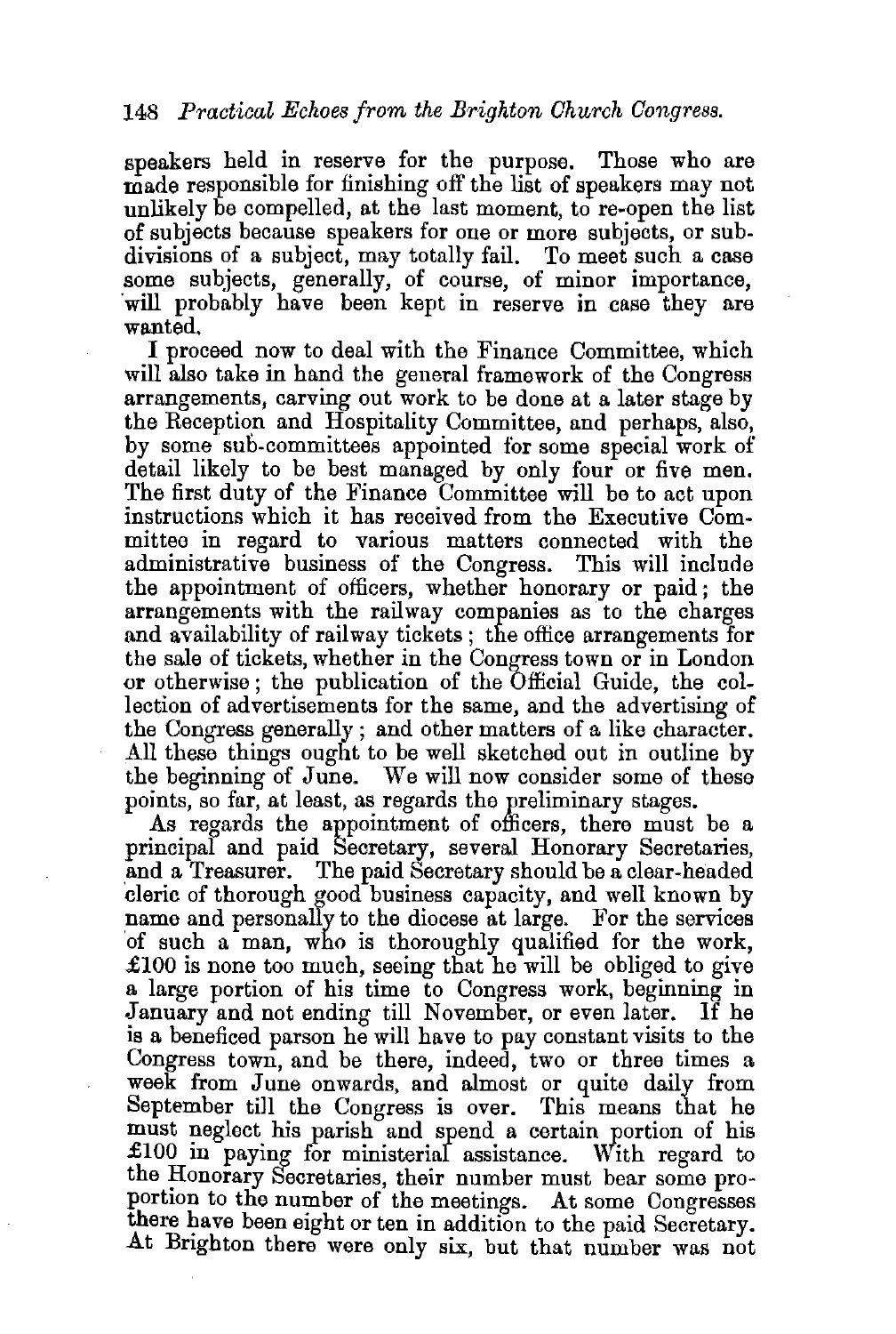nearly sufficient : there should have been at least eight orten. These gentlemen have eventually to act as what in the Civil Service would be called " heads of departments"; and, moreover, as two of them are seated at the side of the presiding chairman at every meeting of the Congress, unless there are sufficient number to form a rota the pressure on the time of too small a number of secretaries is rather severe, and gives them little chance either of a reasonable rotation of duty or of getting off to attend some of the meetings in which they may be specially interested. There ought always to be some off duty whilst others are on duty.

It is a convenient arrangement to start with, say, four or six secretaries, and when the date of the Congress draws near -to within say, three months--then to make up the final number, whatever may have been fixed upon, for it sometimes happens, after the first appointments are made, that one or two efficient men are found willing to work, and if they are men of experience, their assistance should be secured ; but when all the secretaries are appointed at once, five or six months before the Congress, it may be difficult to arrange this. But the choice of these extra men should not be too long delayed, or else it may be difficult for them to pick up the thread of, and get into touch with, the work of their colleagues appointed earlier.

It is a very convenient plan for the Secretaries and Treasurer and President of the Congress, or the general chairman of all committees (where such a chairman is appointed), to be formed into an Executive Officers' Committee-a sort of Cabinet Council-gathering up to a focus all the work and all responsibilities of all the larger bodies.

This committee may meet at short notice (sometimes even at one another's houses) to dispose of pressing matters of business which require prompt attention without the formality of convening committees of numerous members. The Treasurer should be a partner in the local bank who is interested in Church work, for it may be necessary in the early part of the summer to draw upon the Treasurer before the Congress earns any money by the sale of tickets.

As regards railway arrangements, these need not be alluded to in any great detail here. It may be remarked, however, that English railway companies have banded themselves together to be less liberal to Congress travellers than they used to be, now charging a fare and a quarter for return tickets which they used to issue at a single fare. They also enforce a very absurd condition which is provocative of much misunderstanding and inconvenience to travellers. A Congress ticketholder living or staying, say, twelve or fifteen miles from the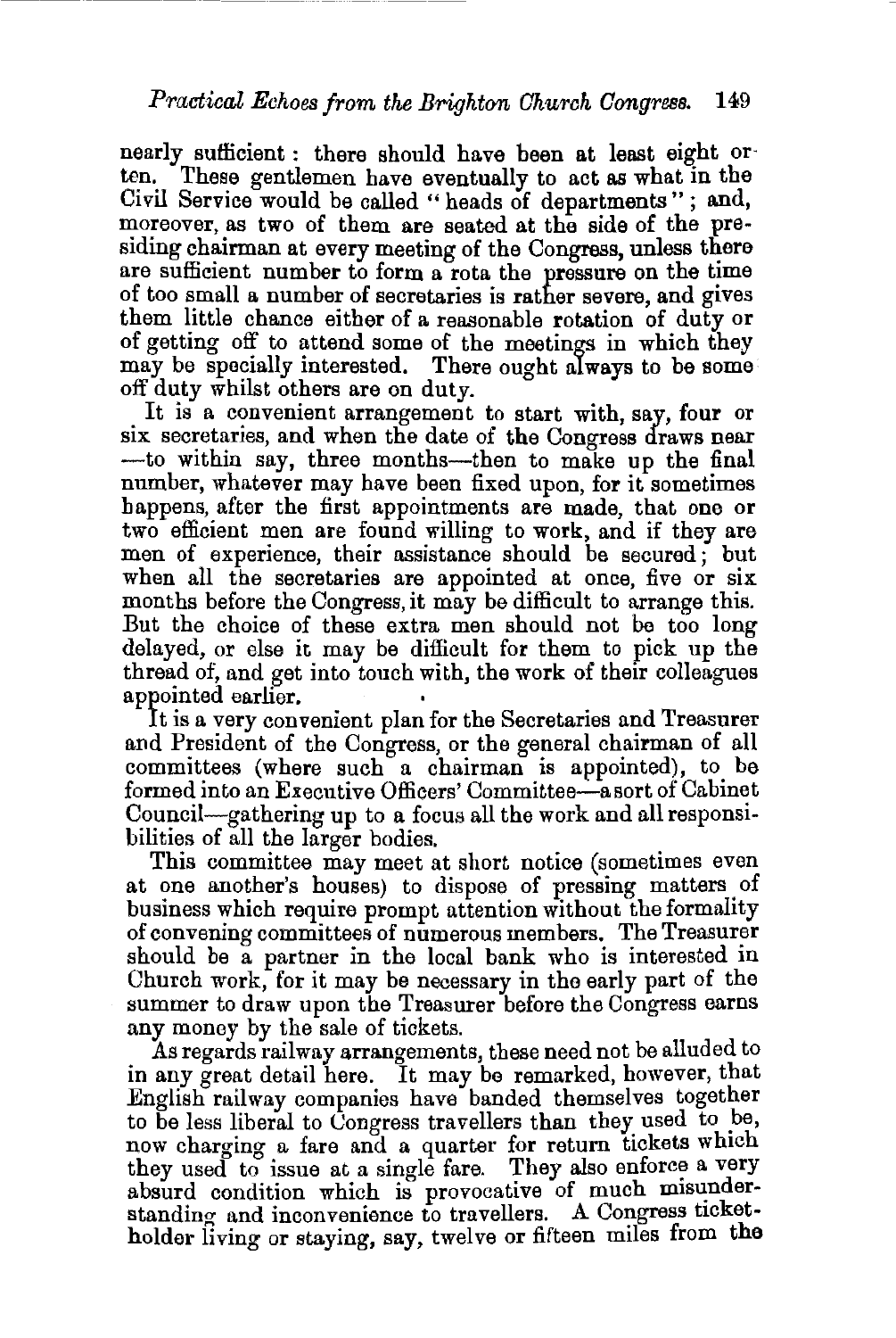## 150 *Practical Echoes from the Brighton Church Congress.*

Congress town, and taking a Congress return ticket, say, on the Tuesday to the town, will naturally use the return half to cake him back again into the country in the evening. Doing this he will exhaust his privilege of taking a return ticket at the cheap fare, and day by day afterwards will be compelled to take a local return ticket at the full local fare. What the railway authorities expect and intend is that the return half of the first ticket issued, say, on the Tuesday morning should be kept in reserve to take the visitor back on his last outward journey, say, on the Friday night, and if he wants to visit the Congress during the intervening days he should do so by taking a return ticket to go home with on the Tuesday night (in the case supposed), using the second half of this second ticket to take him back to the town on the Wednesday morning, taking a new return ticket to be similarly used on the Wednesday evening, and to be used upon the Thursday morning, linking together, in fact, an evening with a morning journey instead of a morning with an evening journey, as common-sense would naturally suggest. The commercial common-sense would naturally suggest. " dodge " involved in this ridiculous arrangement is obvious enough, and that it is calculated to mislead the public most inconveniently is also obvious. However, there it is, and it is only by adhering to this requirement that visitors can obtain daily return tickets at the Qongress cheap prices. These are granted on the outward journey at the stations in the Congress towns on the exhibition of the member's Congress ticket, which is treated as a substitute for the original railway voucher sent out when the Congress tickets are first issued, but which vouchers are exhausted by being used once on the first journey to the Congress town.

AS regards the Official Guide, it is important to make this book really what it professes to be, a goal which has rarely been attained in previous Congress years. The editor should assume that he is catering for juveniles who have only the most elementary knowledge of how to find out the trains which will convey them from different parts of England to the Congress town. Too much pains cannot possibly be taken to provide a clear and intelligible service of time-tables from the principal towns within one hundred and fifty miles of the Congress town. Having arrived there the visitor should be assisted in getting cheaply and quickly to his lodging by cabs, omnibuses and trams. Local time-tables of and the fares of these conveyances should be given in some detail, and in the most explicit form possible. A good plan of the Congress town is indispensable. None of those now in the market come near Bartholomew's for accuracy and excellence of artistic execution. The wants of cyclists should also be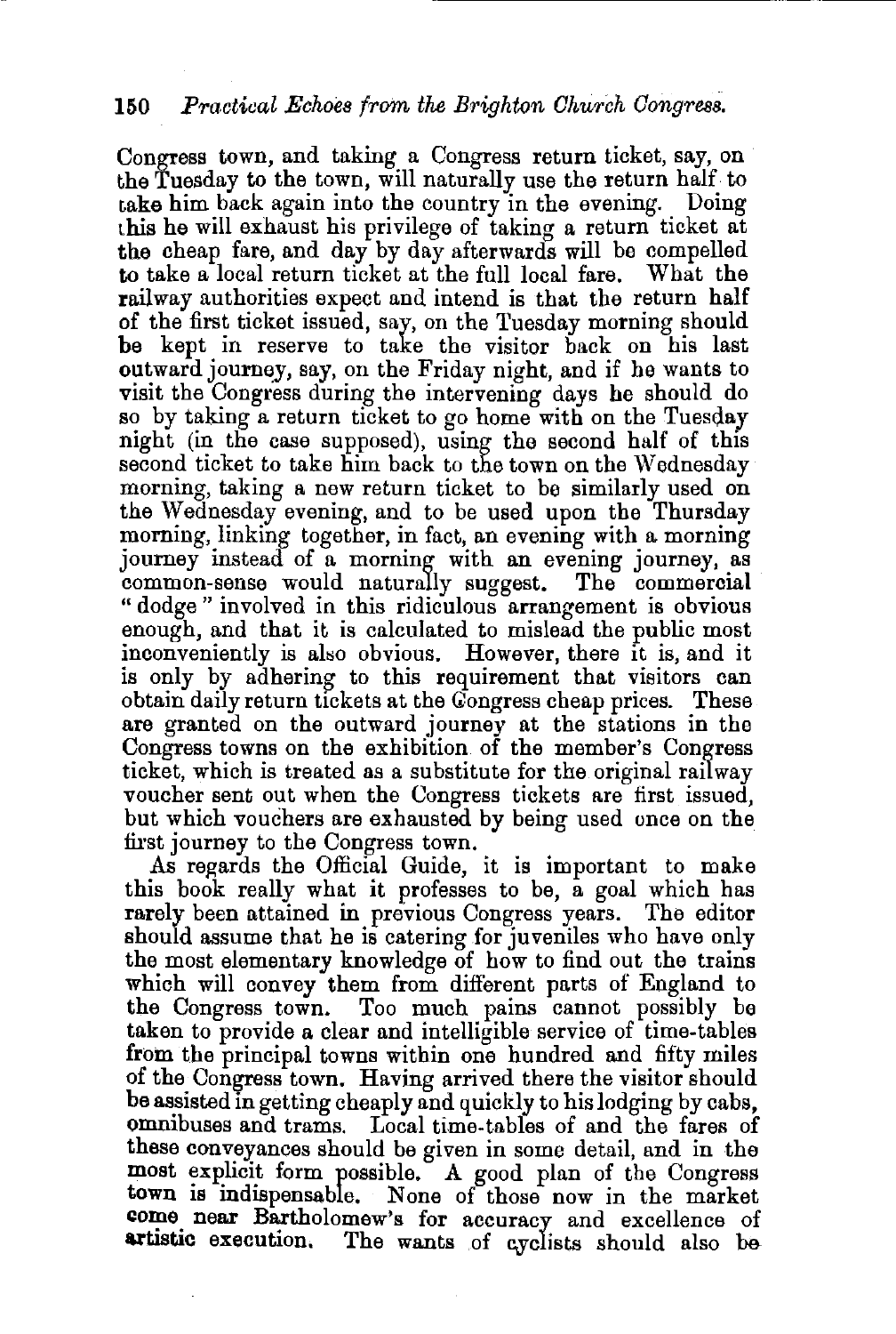consulted, and this should be done by supplying prepared copies of Bartholomew's reduced Ordnance Maps on the scale of four miles to the inch, and taking in a radius of thirty or forty miles from the Congress town. No map-making firm comes up to Bartholomew of Edinburgh, and though the map .of Sussex and plan of Brighton which he supplied were very costly (£44), they helped very much towards the popularity of the book, and a very large number of copies were bought by the outside public for the sake of the maps. The Official Guide. should supply an outline of the local history of the Congress town, its churches and public buildings, with a selection of illustrations. It will, of course, include the programme of the meetings and names of the speakers. Its usefulness in regard to these latter will be much increased by a few biographical details concerning these, modelled on the lines of the particulars of the clergy given in *Crockford.*  The hymns should be printed in good large type, for it should be remembered that they often have to be sung in rooms which, or the remote corners of which, are often very imperfectly lighted, both by day and by night. It would be a useful innovation to give the music of the hymns in short score. A feature of the Guide-book, important in one score. A feature of the Guide-book, important in one sense, was very imperfectly and unsatisfactorily handled in ·the Brighton book-I refer to the advertisements. These are, or should be, an important source of revenue, and ought to go a long way towards defraying the cost of the Guide.

In the preparation of the Official Guide, it is very desirable for an editor who wishes to secure as much peace of mind as he can for himself to place the responsibility of local facts being accurately stated on local people officially concerned with them. For instance, all information which it is desired to give with respect to municipal matters and legal cab-fares, etc., should be sought directly from the officials of the municipality, and not from local guide-books and directories, which are often out of date and inaccurate. Information as to churches should be obtained directly from the clergy of those churches, and they should be invited to: supply in their own language such items of information as they desire to have inserted in the Official Guide. If this is not done, the editor will be open to charges of favouritism, or ignorance, or what-not, for which, in reality, there might be no true foundation. So, also, as regards railway time-tables: all information should be sought at first-hand from the General Managers of the companies, and not be borrowed from Bradshaw, local A.B.C.'s, or local newspapers.

It is usual to print the names of all the vice-presidents and members of the different committees. These last-named, of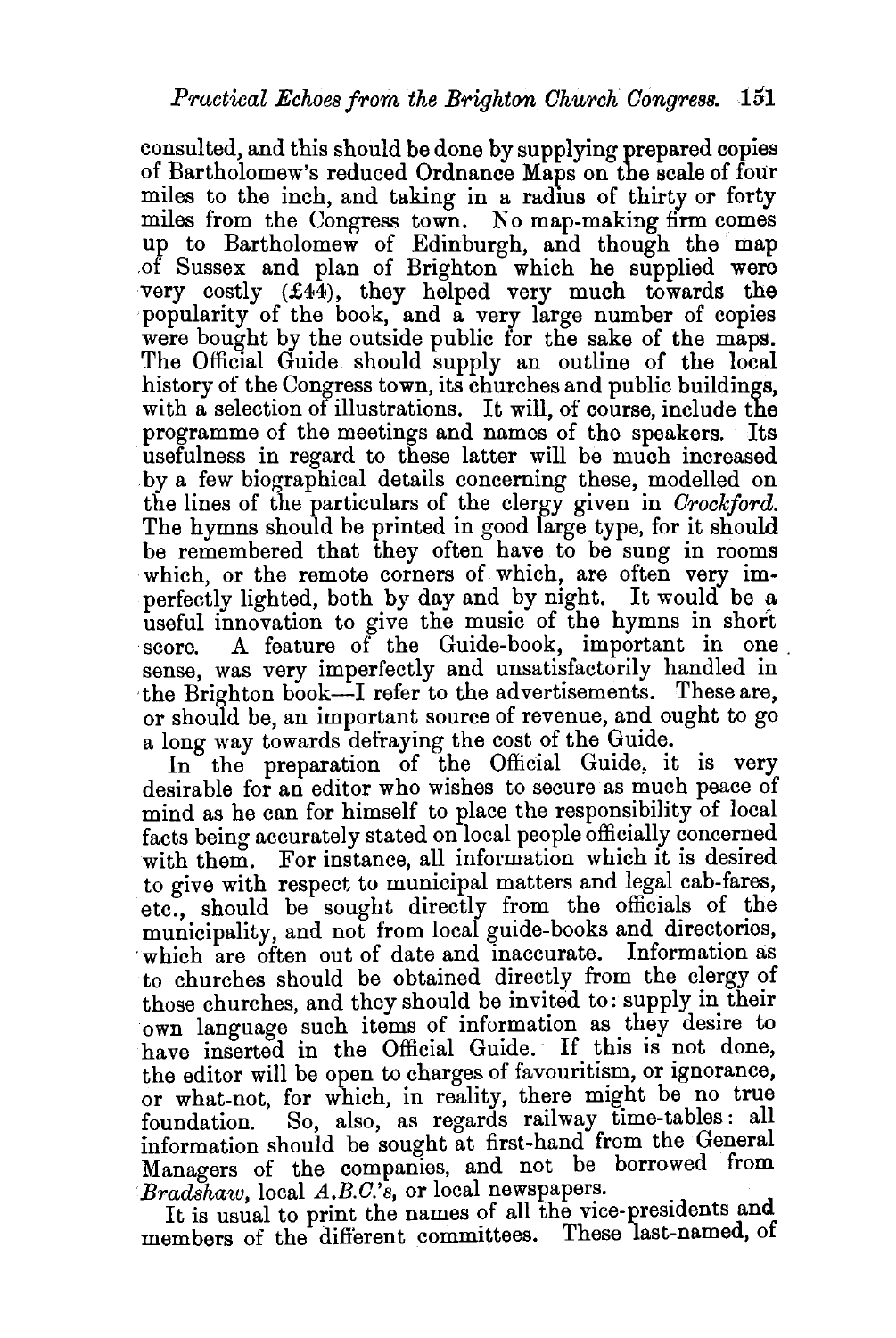course, it would be useful to have, but where a "general committee" comprises a large body of men already possessed of a corporate existence, such as the Standing Committee of the Diocesan Conference, or all the members of particular local Church Societies, it is a waste of money and of space to reprint long strings of names which it is of no use to have, and which nobody cares to read. Similarly, the names of the subscribers to the Guarantee Fund are always printed in the Congress Annual Report, and therefore it is quite unnecessary to print them also m the Official Guide. The fundamental idea of a guide-book should be the provision of information of direct use to strangers, and whatever is not of such use should be very sparingly inserted there.

The details of the services of the Congress churches, of course, must be printed on slips distributed in the churches, but it greatly adds to the usefulness of the Official Guide that they should also be inserted in it. It may often happen that these details are not, or cannot be, settled until a few days before the Congress, and it might be a cause of delay to the Official Guide to wait for them. However, this difficulty can be got over as regards a large portion of the Guide by arranging that these services shall be printed on a separate sheet, perhaps even by a different printer, who should supply copies to the binder of the Guide. This will deprive the printer of the Guide of the chance of making excuses that he was late because somebody else was late.

The question of advertisements in the Guide needs no further detailed mention here, it being a matter on which the Finance Committee must seek and obtain expert professional help, but the advertising of the Congress itself is a matter on which a good deal could be said. It is quite an open question whether the large sum spent in advertising the Brighton Congress  $(f160)$  was not to the extent, say, of one-half wasted-that is to say, whether with more time for consideration the aforesaid sum would not have secured a vastly greater publicity for the Congress if it had been better distributed in time and place, and in the dimensions of the advertisements inserted in the newspapers. The subject is one which naturally cannot be well gone into in detail in a magazine article, and I will content myself by saying that the true principle of advertising an event that is going to happen is by the reiteration and wide scattering of a large number of small announcements, rather than by the publication of small numbers of large advertisements going into details most of which are self-evident and known to every reader of the advertisement before he begins to read.

The fullest attention should be paid to the requirements of